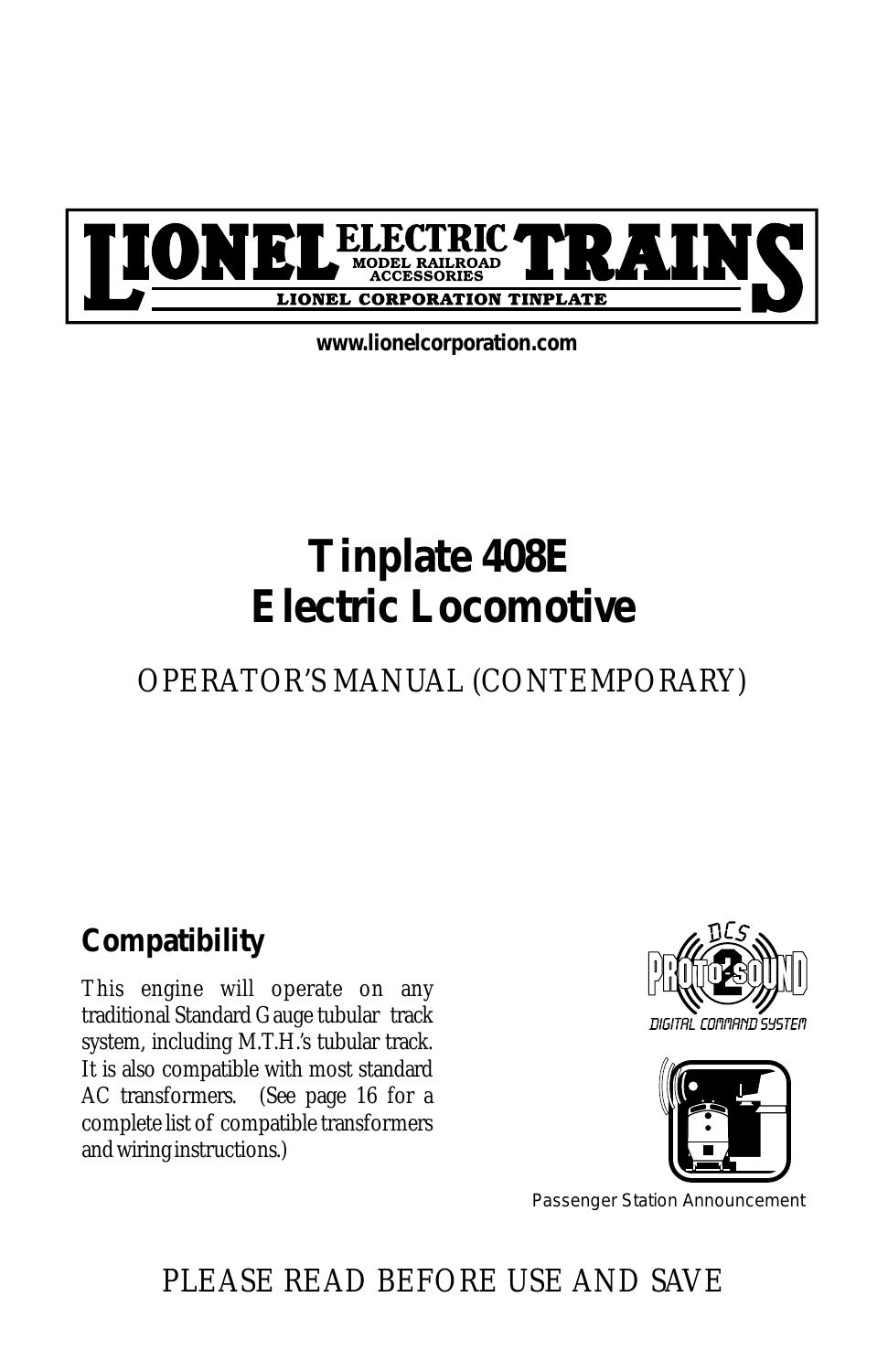#### *Table of Contents*

| Additional Features Accessible with the DCS Remote Control System 17 |  |
|----------------------------------------------------------------------|--|
|                                                                      |  |
|                                                                      |  |
|                                                                      |  |

*CAUTION: ELECTRICALLY OPERATED PRODUCT:*

Recommended for Ages 14 and up. Not recommended for children under 14 years of age without adult<br>supervision. As with all electric products, precautions should be observed during handling and use to *prevent electric shock.*

*WARNING: When using electrical products, basic safety precautions should be observed, including the following: Read this manual thoroughly before using this device.*

- *- M.T.H. recommends that all users and persons supervising use examine the hobby transformer and other electronic equipment periodically for conditions that may result in the risk of fire, electric shock, or injury to persons, such as*  damage to the primary cord, plug blades, housing, output jacks or other parts. In the event such conditions exist, the *train set should not be used until properly repaired.*
- *- Do not operate your layout unattended. Obstructed accessories or stalled trains may overheat, resulting in damage to your layout.*
- *- This train set is intended for indoor use. Do not use if water is present. Serious injury or fatality may result.*
- *- Do not operate the hobby transformer with damaged cord, plug, switches, buttons or case.*

*This product may be protected by one or more of the following patents: 6,019,289; 6,280,278; 6,281,606; 6,291,263; 6,457,681; 6,491,263; 6,604,641; 6,619,594; 6,624,537; 6,655,640.*

*©2011, M.T.H. Electric Trains®, Columbia, MD 21046*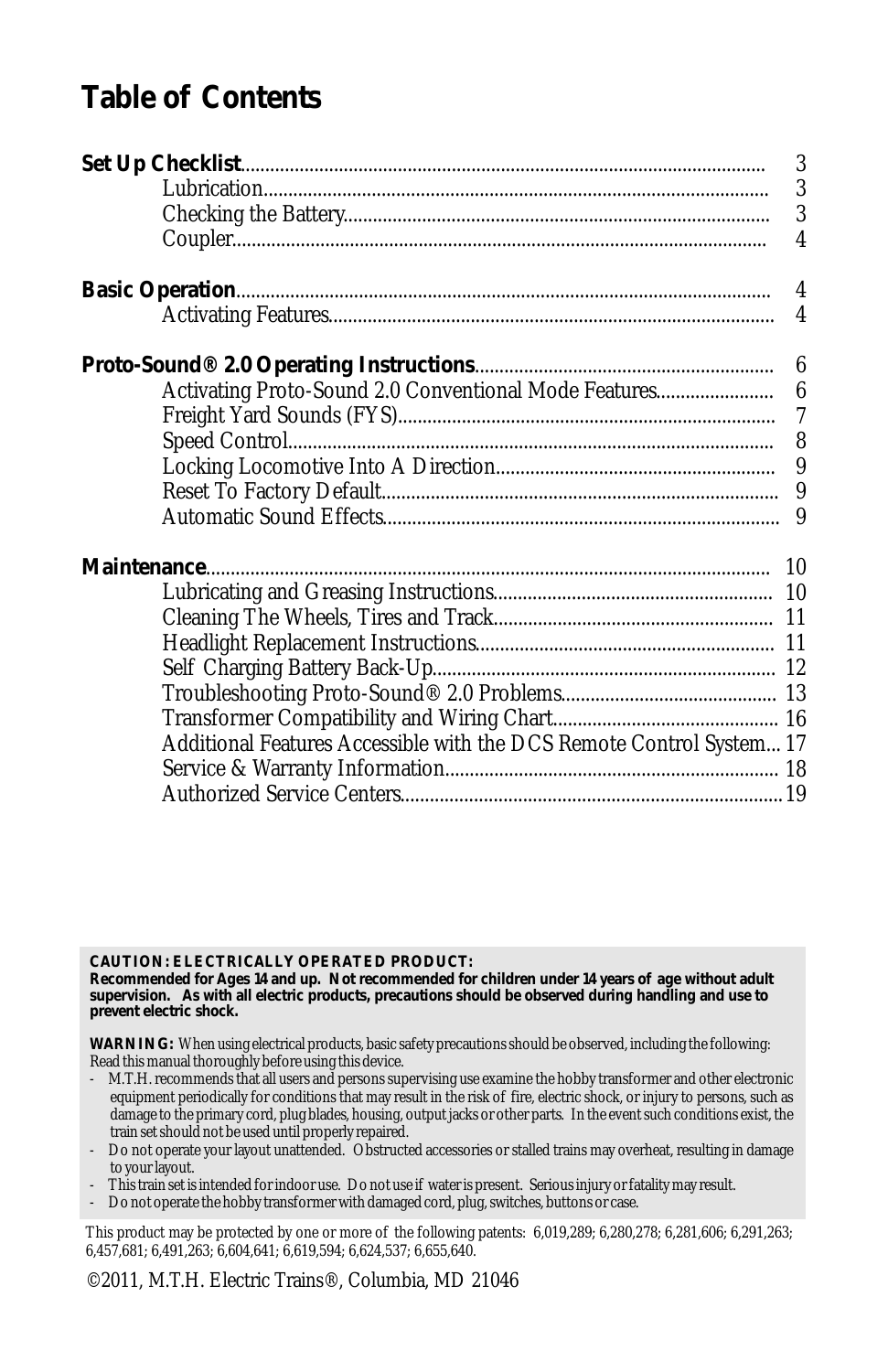# *Set Up Checklist*

*- Lubricate the locomotive*

*-Check to see whether the battery needs to be charged for full sound effects*

*- Apply power to run as described in the Basic Operating Section of this manual.*

## *Lubrication*

*You should lubricate the engine to prevent it from squeaking. Use*  light household oil and follow the lubrication points marked "L" in *Fig. 1. Do not over-oil. Use only a drop or two on each pivot point.*





*Figure 1. Lubrication Points on the Locomotive*

## *Checking the Battery*

*You may find, if your locomotive was built several months before you set it up, that the rechargeable battery has run down and needs to be charged before operating. If you notice that the sounds are garbled, test and charge the engine as described in the "Self-Charging Battery Back-Up" on page 12.*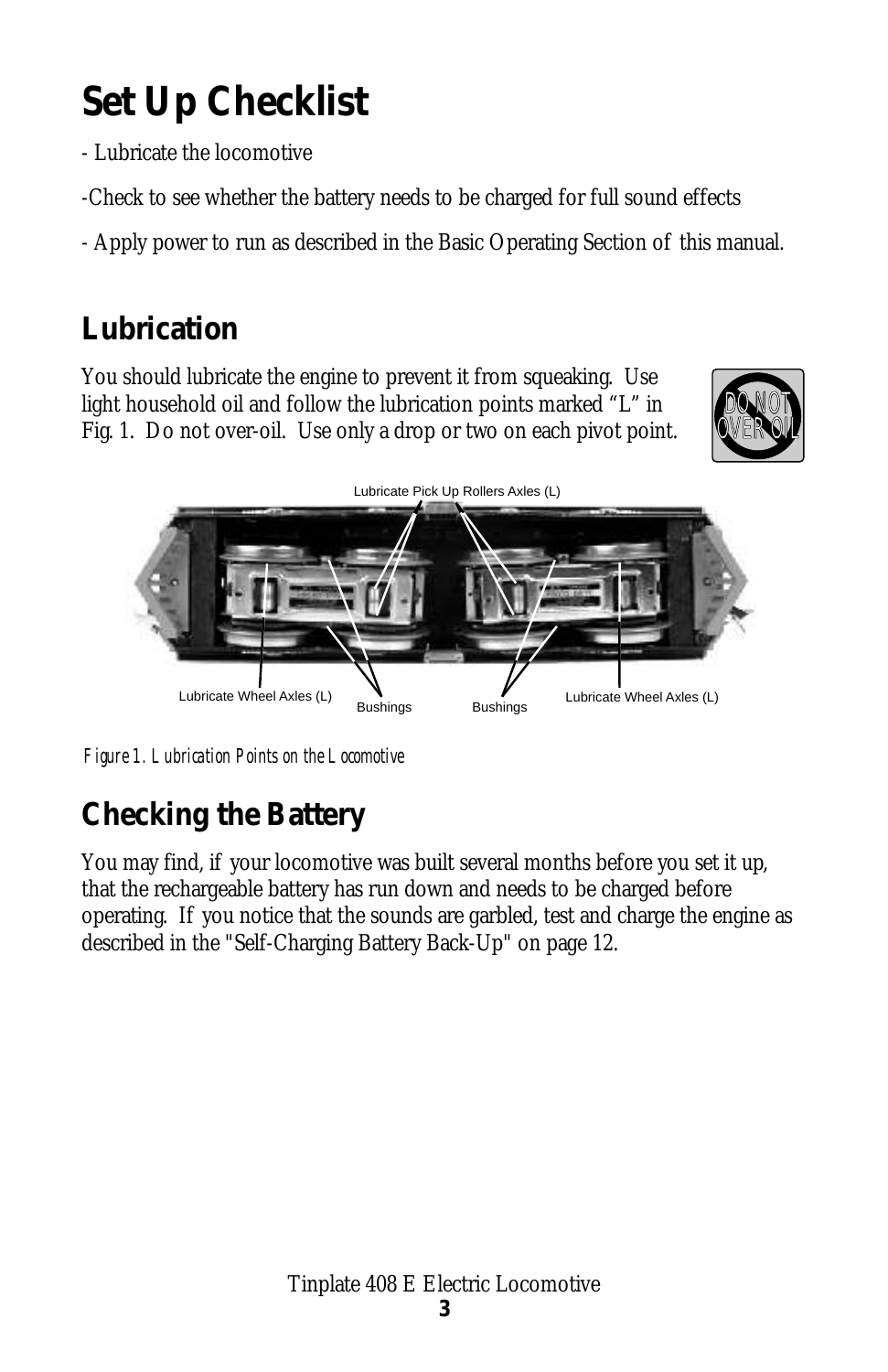# *Basic Operation*

*The Throttle knob controls how fast your train will travel.* 

*Turn the throttle knob up ½-way, until the engine lights shine bright.* 

*Put the engine into motion by pressing the Direction button on your transformer once. (hold it for approximately 1 second)*

*If the engine does not begin to move as soon as you firmly press the Direction button, you may not have sent enough voltage to the track to make the train move. Turn the throttle up a bit higher until the train begins to move.*

#### *Activating Features*

*Throttle - To increase or decrease track voltage, and therefore train speed, turn the throttle control knob. Turning clockwise will increase voltage and speed, while turning counterclockwise will decrease voltage and speed. The engine will maintain the speed you set after you release the throttle until you turn it again to change the voltage and speed.*

*Bell - To sound the bell, in an engine equipped with a bell firmly press and release the Bell button. To turn the bell off, press and release the Bell button again. The bell will continue to ring from the time you turn it on until you press and release the button again to turn it off.* 

*Horn/Whistle - To sound the whistle, firmly press the Horn/Whistle button. The whistle will sound for as long as you continue to depress the button. It will stop when you release the button.*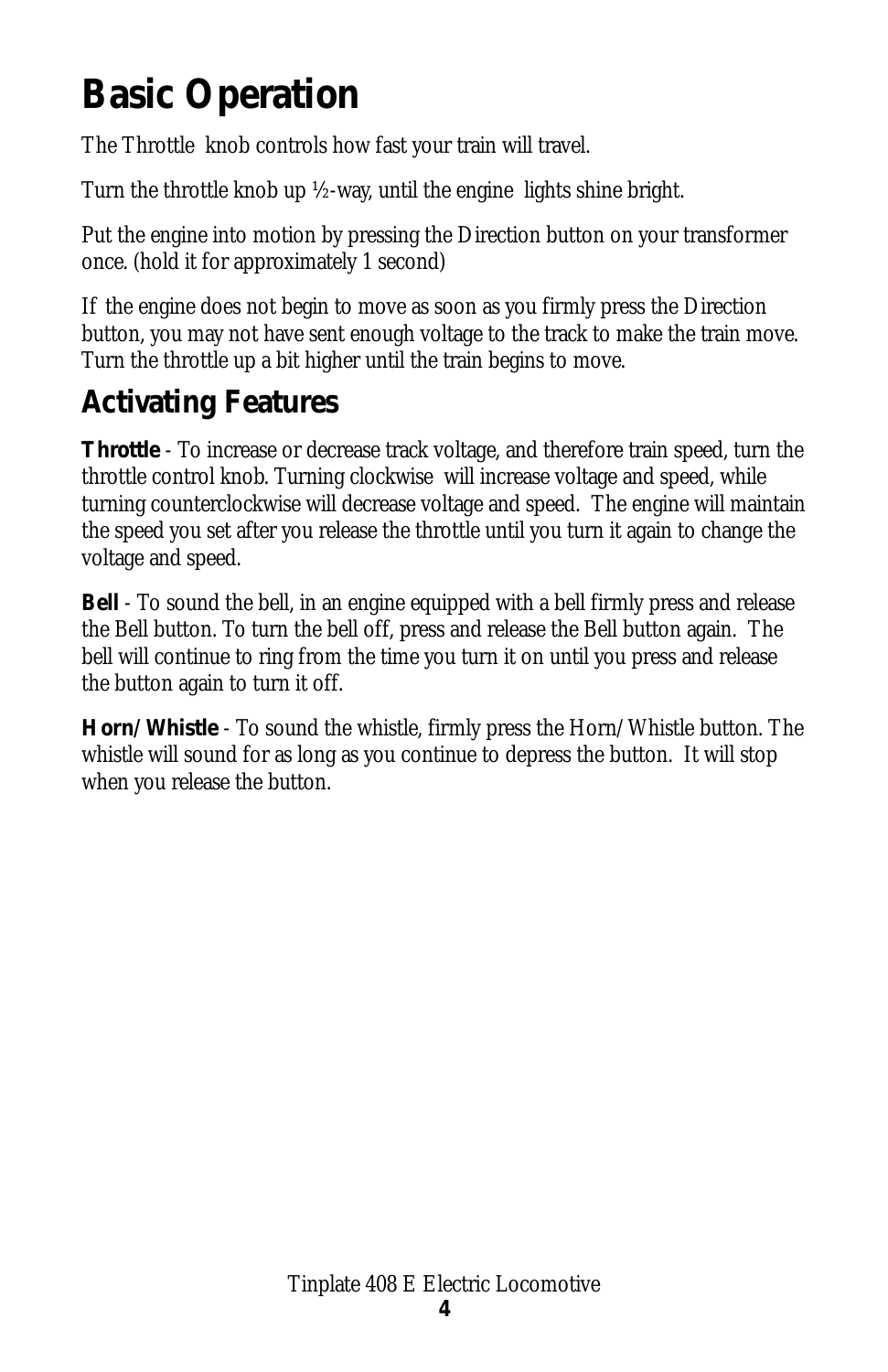*Direction - Your train is programmed to start in neutral. The train will always cycle neutral-forward-neutral-reverse with each press and release of the direction button. The engine is programmed to restart in neutral each time the track voltage is turned off for 25 seconds or more.* 



*Manual Volume Control - To adjust the volume of all sounds made by this engine, turn the manaul volume control(shown below) clockwise to increase the volume and counter-clockwise to decrease the volume.* 



*Figure 2. Manual Volume Control*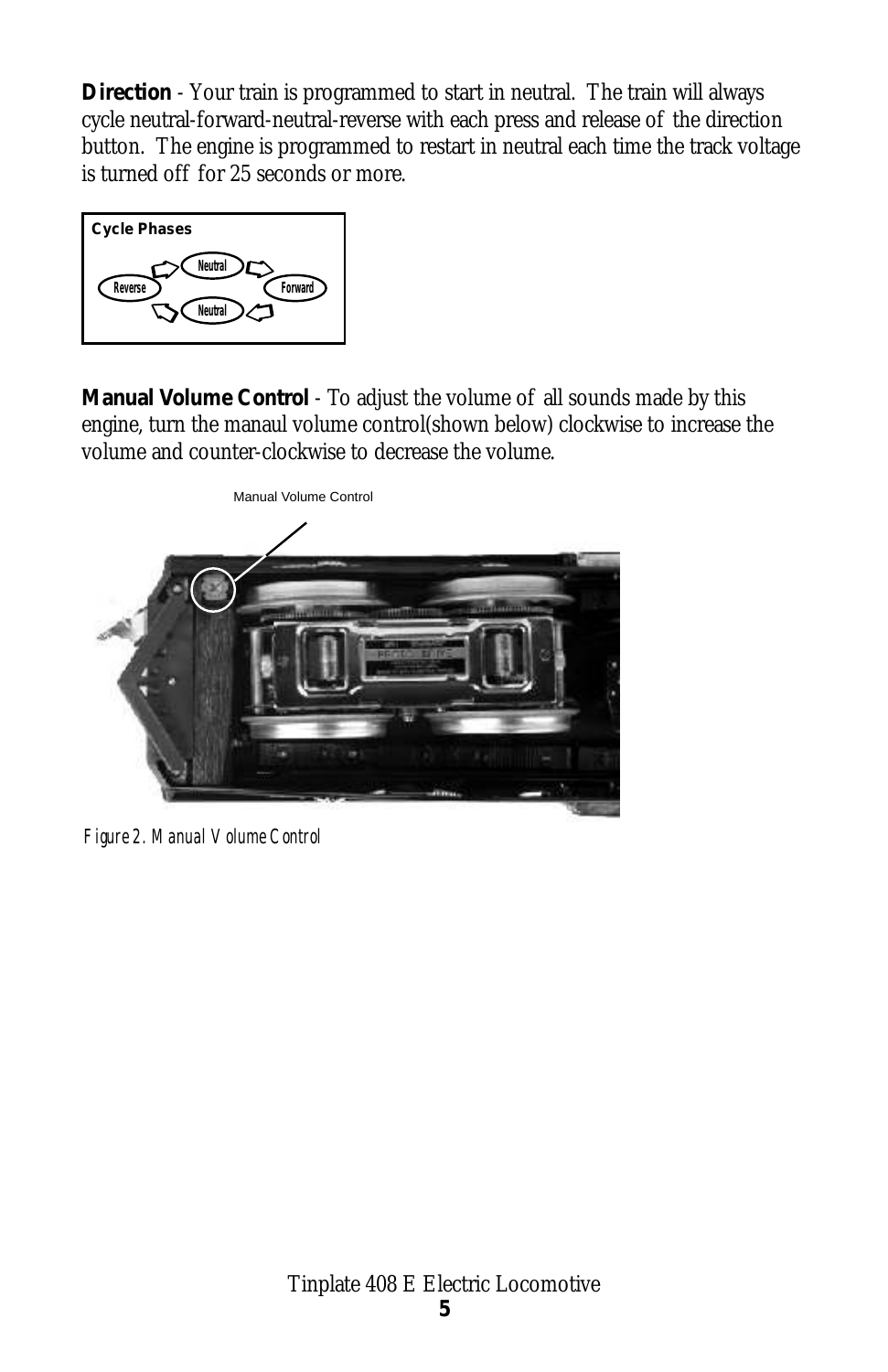# *Proto-Sound® 2.0 Operating Instructions*

*This manual contains the operating instructions for Proto-Sound 2.0 in conventional mode only. Instructions for accessing DCS command mode features accompany the DCS Remote Control System equipment.*

#### *Activating Proto-Sound 2.0 Conventional Mode Features*

*Proto-Sound 2.0 features are activated by sequences of Bell and Horn button pushes described below. Please read the full descriptions of each feature before using it. To use these buttons to activate features rather than to blow the horn or ring the bell, you should tap the buttons very quickly with a ½-second pause between button presses. You may need to practice your timing to make this work smoothly.*

| <b>Timing Chart</b>             |                    |         |                    |         |
|---------------------------------|--------------------|---------|--------------------|---------|
| Press                           | $\frac{1}{2}$ Sec. | Press   | $\frac{1}{2}$ Sec. | Press   |
| Whistle                         | Pause              | Bell    | Pause              | Bell    |
| Short &                         |                    | Short & |                    | Short & |
| Firm                            |                    | Firm    |                    | Firm    |
| Total Time Lapse: 1 1/2 Seconds |                    |         |                    |         |

| <b>Feature to Be Activated</b>                                    | <b>Button Code:</b>                         |
|-------------------------------------------------------------------|---------------------------------------------|
| Freight Yard or Passenger Station Sounds  1 Bell, 2 Horn/Whistles |                                             |
| Fire the Rear Coupler                                             | 1 Bell, 3 Horn/Whistles                     |
| Fire the Front Coupler                                            | 1 Bell, 4 Horn/Whistles                     |
| Speed Control On/Off                                              | 1 Horn/Whistle, 2 Bells (from Neutral only) |
| Lock into a Direction                                             | 1 Horn/Whistle, 3 Bells                     |
| <b>Reset to Factory Defaults</b>                                  | 1 Horn/Whistle, 5 Bells (from Neutral only) |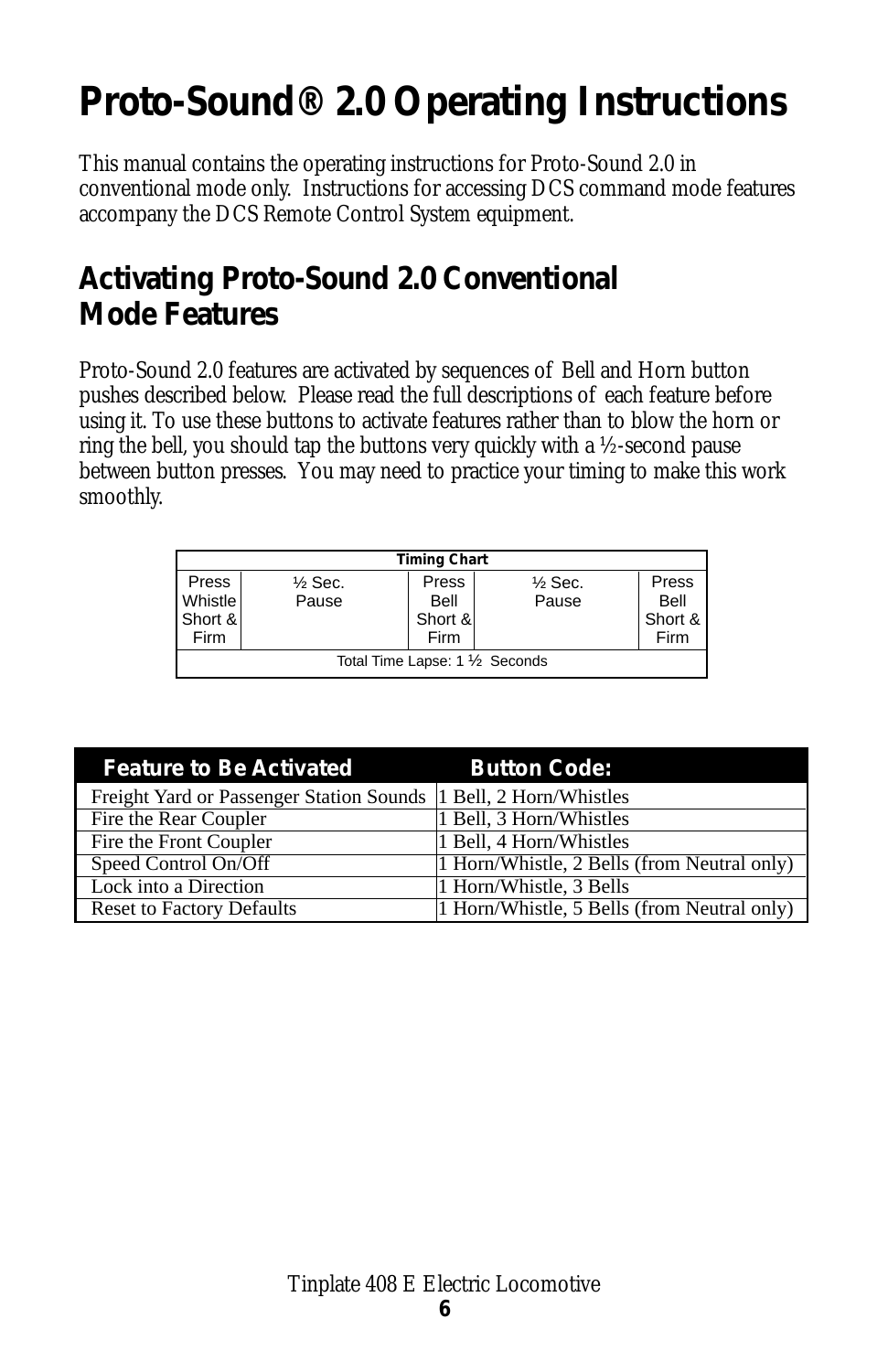#### *Freight Yard Sounds (FYS) or Passenger Station Announcements (PSA):*

*Your engine is equipped with a sound package of either freight yard or passenger station sounds that you can play. Each sequence described below will play as long as it is left on, randomly generating sounds, but be sure to allow approximately 30 seconds between the button pushes described below to allow the FYS/PSA sufficient time to run through each sequence.*

- ! *To cue the sound system to play the FYS/PSA, quickly but firmly tap the Bell button once followed by 2 quick taps of the Horn/Whistle button while the engine is moving. Tap the buttons quickly but allow approximately ½ second between each press.*
- ! *Press the Direction button once to stop the engine. This will trigger the first sequence of FYS/PSA. The reverse unit is temporarily disabled so that the train will not move as you use the Direction button to trigger the sounds, and Proto-Sound 2.0 has disabled operator control over the Horn/Whistle and Bell buttons until the full FYS/PSA sequence is complete.*
- ! *After waiting about 30 seconds for that sequence to run, press the Direction button again to trigger the second sequence of FYS/PSA.*
- ! *After about 30 seconds, press the Direction button again to trigger the third FYS/PSA sequence.*
- ! *Again, after allowing about 30 seconds for that sequence to run, press the Direction FYS/PSA will continue, and within a few seconds, the engine will start and move out on its own at the current throttle setting, in the same direction it was traveling when you began the sequence. Once the bell turns off, the operator regains control of the transformer's Bell and Horn/Whistle buttons and can ring the bell or blow the horn/whistle as usual.*

#### *Tips on Using FYS/PSA*

- ! *You can terminate FYS/PSA at any time by turning off power to the track for 15 seconds.*
- ! *You do not have to be in Forward to use FYS/PSA. At the conclusion of the full sequence, the train will pull away from the station in whatever direction you were*
- *going when you activated the feature.* ! *You can use FYS/PSA even if you are double-heading with another engine. If the second engine is not equipped with Proto-Sound 2.0, you must remember not to leave the throttle at a high voltage level once you have stopped the engine to run the FYS/PSA. Otherwise, the engine without FYS/PSA will begin vibrating on the track as its motors strain to move the train, since they cannot be automatically disabled during the FYS/PSA cycle (or if an original Proto-Sound engine, FYS/PSA are triggered differently and that engine's motor-disable feature will not be active when you run FYS/PSA in Proto-Sound 2.0).*
- ! *FYS/PSA can be triggered from Neutral. It will operate the same as if triggered*  while in motion except that, at the conclusion of the FYS/PSA, the engine will depart in the next direction of travel, as opposed to the direction it was traveling *before entering Neutral.*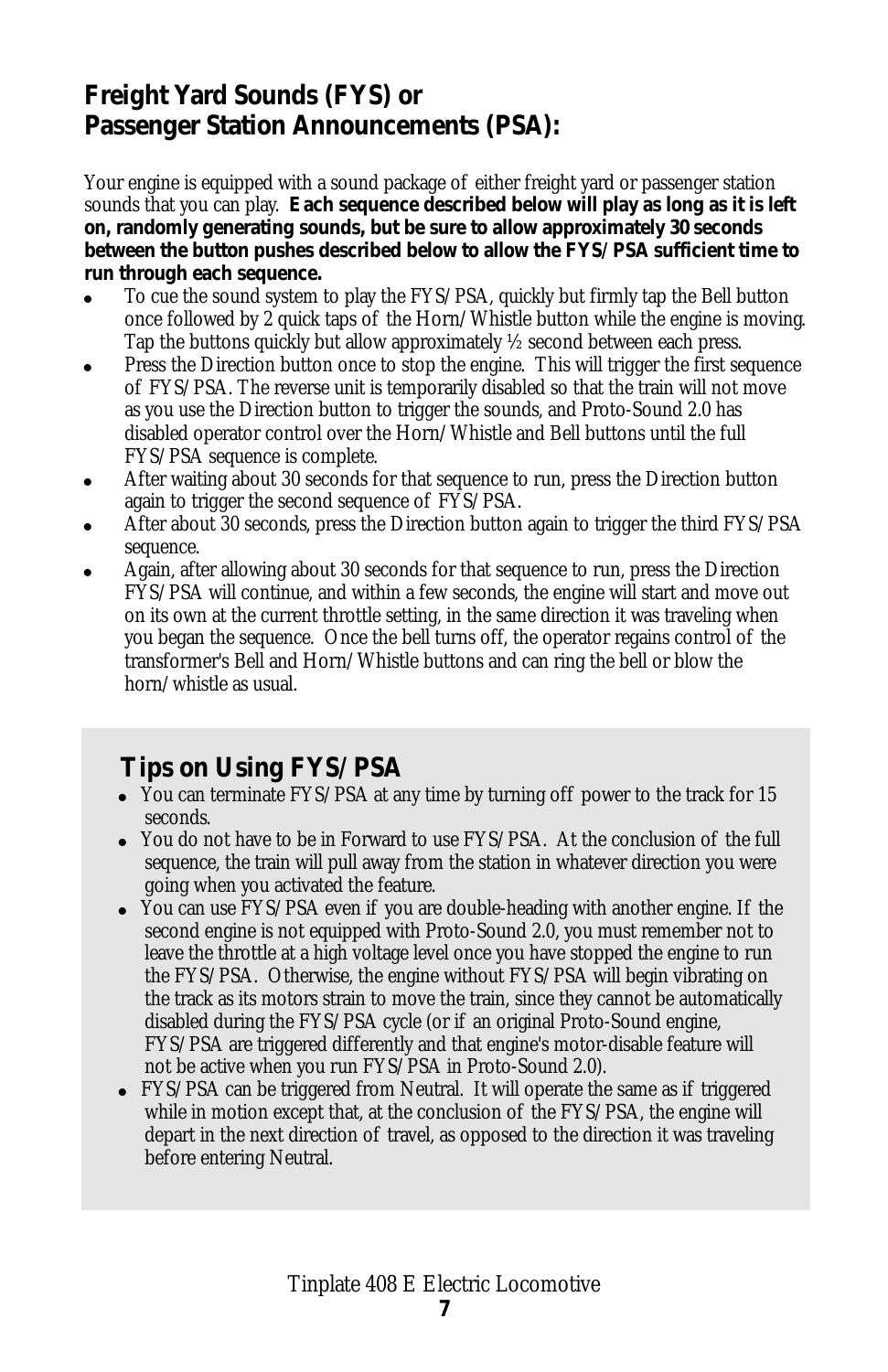#### *Speed Control*

*M.T.H. engines equipped with Proto-Sound 2.0 have speed control capabilities that allow the engine to maintain a constant speed up and down grades and around curves, much like an automobile cruise control. You can add or drop cars on the run, and the engine will maintain the speed you set. While the engine is programmed to start with the speed control feature activated, you can opt to turn it off. This means the engine's speed will fall as it labors up a hill and increase as it travels downward. It is also affected by the addition or releasing of cars while on the run. Because the engine will run more slowly at a given throttle voltage when speed control is on than when it is off, you should adjust the throttle to a lower power level for operation with speed control off to avoid high-speed derailments. When speed control is off, the volume will drop to allow for better low voltage operation.*

*To turn speed control on and off, put the engine in neutral, then quickly tap the transformer's Horn button one time then quickly tap the Bell button two times, allowing approximately ½ second to lapse between each quick button press. Two horn blasts will indicate that the engine has made the change. Repeat the 1 horn, 2* bells code to return it to the other condition. You will want to do this during the *initial neutral upon start-up if you ever couple this engine to another engine that is not equipped with speed control to avoid damaging the motors in either engine. Each time you shut down the engine completely, it will automatically turn speed control on.*

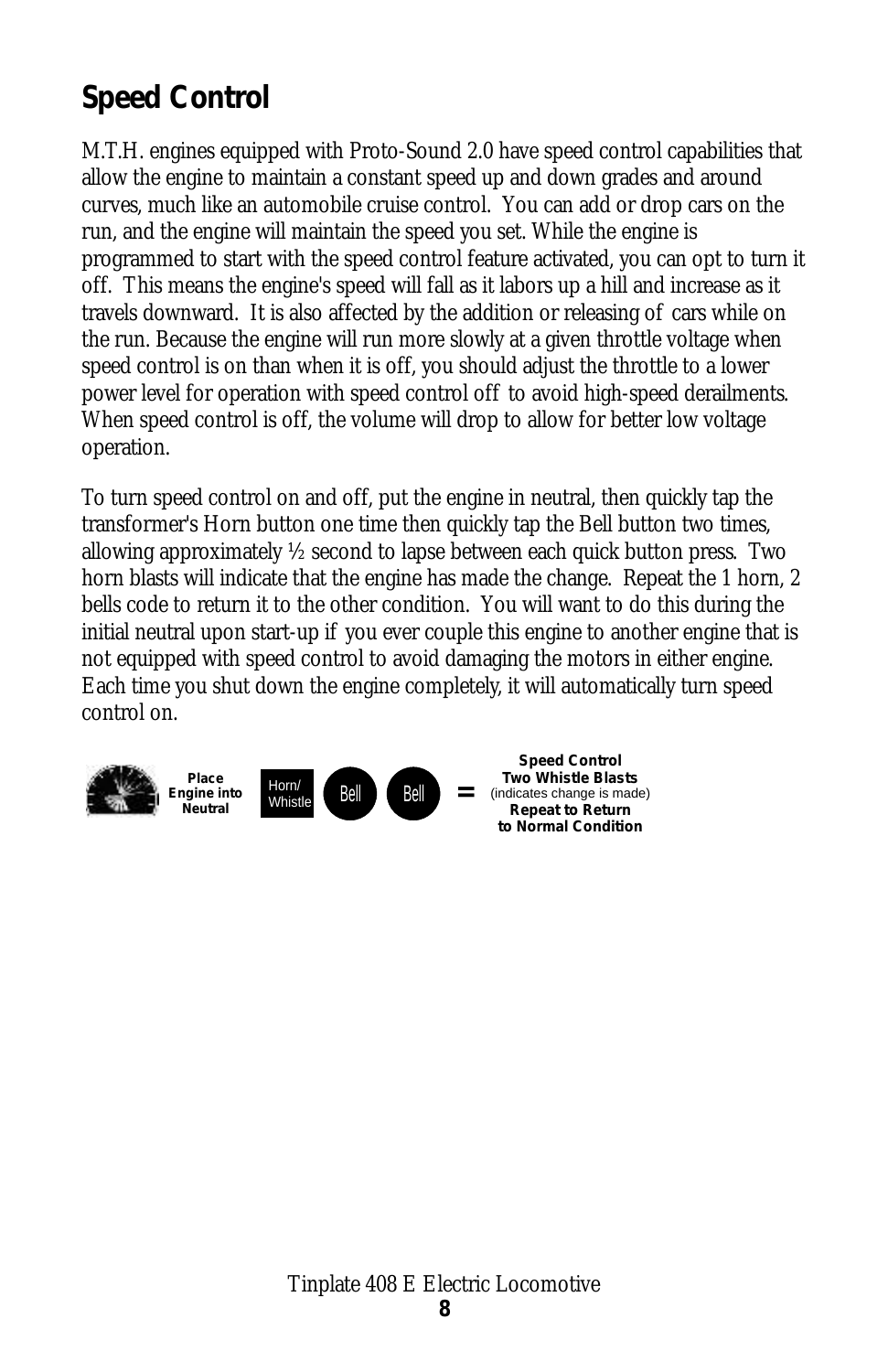#### *Locking Locomotive Into a Direction*

*You can lock your engine into a direction (forward, neutral, or reverse) so that it*  will not change directions. To do this, put the engine into the direction you want *(or into neutral to lock it into neutral), run it at a very slow crawl (as slowly as it will*  move without halting), and quickly but firmly tap the Horn button once followed *by three quick taps of the Bell button, allowing approximately ½ second to lapse between each quick button press. Two horn blasts will indicate that the engine has made the change. The engine will not change direction (including going into neutral*) until you repeat the 1 horn, 3 bells code to return the engine to its normal *condition, even if the engine is kept without power for extended periods of time.*



#### *Reset To Factory Default*

*To override the settings you currently have assigned to the engine and reset it to its factory defaults, while in Neutral tap the Horn button quickly once, followed by five quick taps of the Bell button, allowing approximately ½ second to lapse between each quick button press. Two horn blasts will indicate that the engine has made the change.*



#### *Automatic Sound Effects*

*Certain Proto-Sound 2.0 sound effects automatically play in programmed conventional mode conditions:*

*-Squealing Brakes play any time the engine's speed decreases rapidly.*

*-Cab Chatter plays at random intervals when the engine idles in neutral.*

*-Engine Start-up and Shut-down sounds play when the engine is initially powered on or is powered off for five seconds or more.*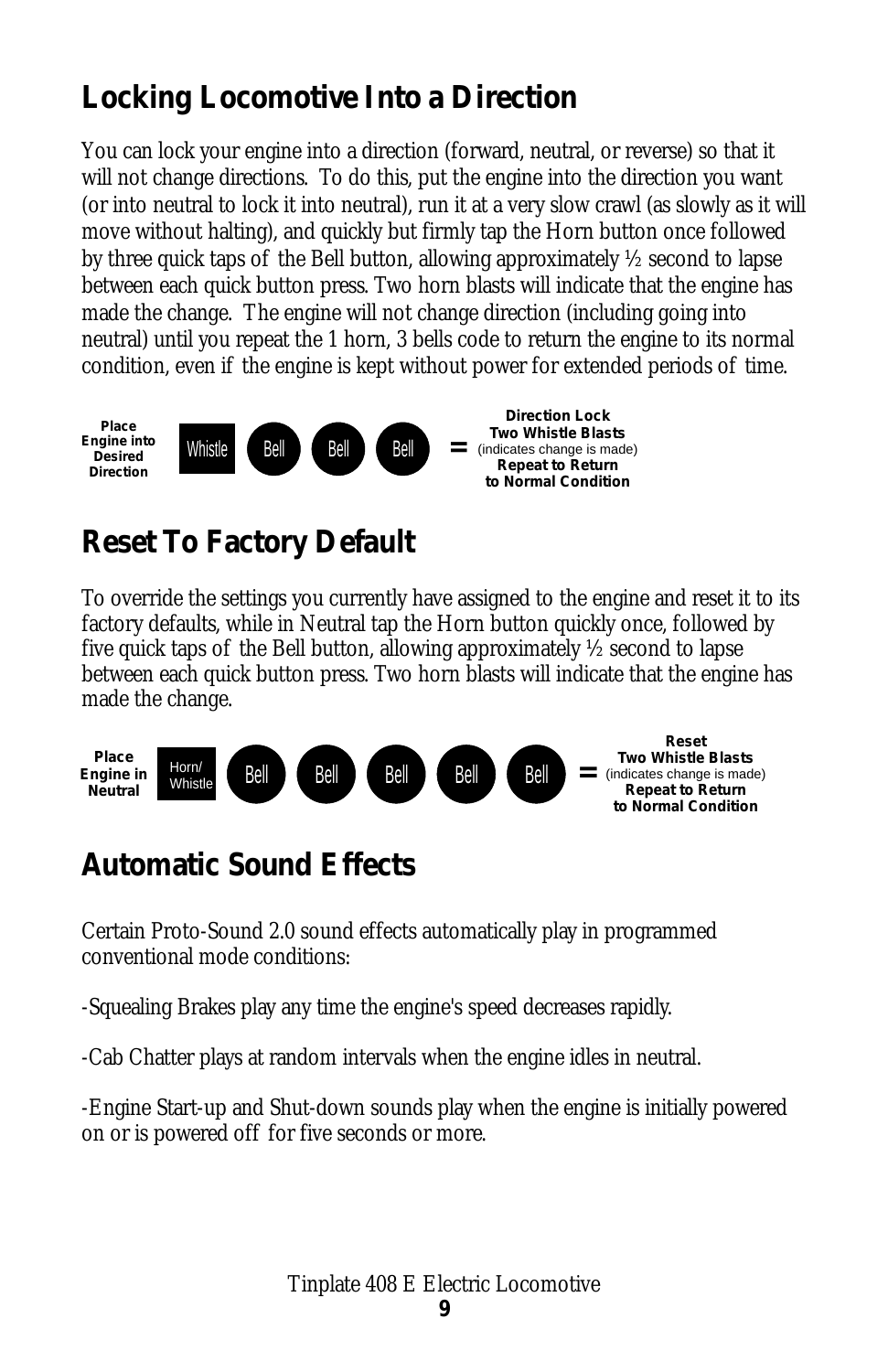## *Maintenance Lubricating and Greasing Instructions*

*The engine should be well oiled and greased in order to run properly.*

*Regularly lubricate all axles and pickup rollers to prevent squeaking. Use light household oil, such as that found in M.T.H.'s maintenance kit. Do not over oil. Use only a drop or two on each pivot point.*





*Figure 3*

*The locomotive's internal gearing was greased at the factory and should not need additional grease. However, it will be necessary to lubricate the idler gears located next to the drive wheels with grease every 25 hours of operation. Follow the greasing points illustrated in Figure 4.*



*Figure 4*

*Tinplate 408 E Electric Locomotive 10*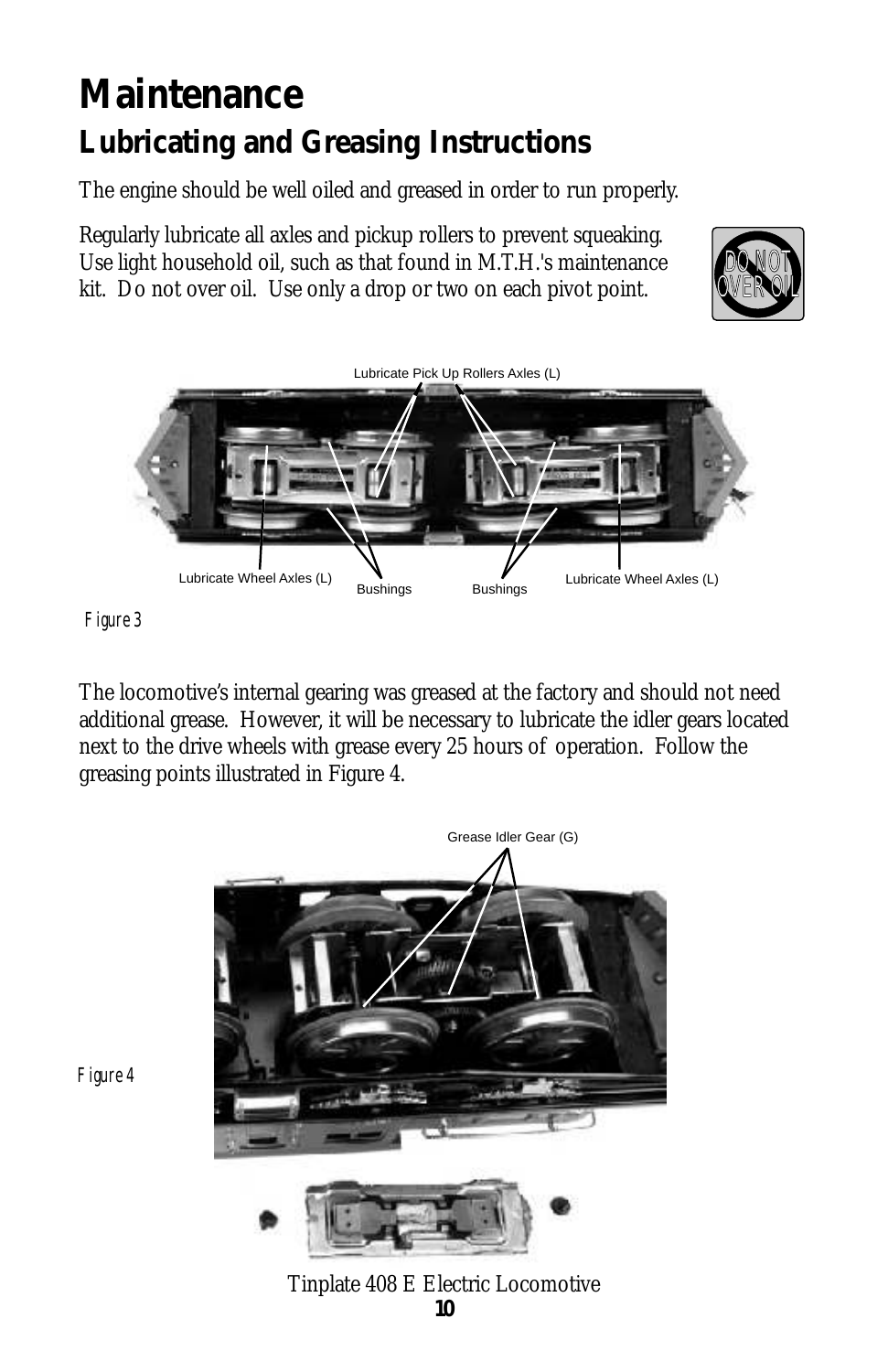## *Cleaning The Wheels, Tires, and Track*

*Periodically check the locomotive wheels and pickups for dirt and buildup, which can cause poor electrical contact and traction and prematurely wear out the neoprene traction tires. Wheels and tires can be cleaned using denatured (not rubbing) alcohol applied with a cotton swab.*

*To clean the track, use RailKing® Track Cleaning Fluid found in Maintenance Kit (30-50010) or denatured (not rubbing) alcohol and a clean rag. Unplug the transformer and wipe the rails of the track, turning the rag frequently to ensure that you are using clean cloth on the rails. Thereafter, keep an eye on the track and clean it when it gets dirty to ensure good electrical contact and to lengthen the life of the tires.*

*Clean any type of track with this heavy-duty track cleaning block ( . Durably constructed from ABS plastic, the block 40-1099) includes a built-in cleaning pad. For really stubborn track, you can insert sandpaper into the block in just a few quick steps.*





 *Maintenance Kit (30-50010)*



*Track Cleaning Block (40-1099)*

#### *Headlight Replacement Instructions*

*The locomotive's headlights and marker lights are controlled by a constant voltage circuit in the engine. The headlight is easy to remove and replace when it burns out. The bulb(s) simply unscrew from their sockets. Replacement bulbs are available directly from the M.T.H. Parts Department. (Order online: www.mthtrains.com, e-mail: parts@mth-railking.com,Fax: 410-423-0009, Phone: 410-381-2500, Mail: 7020 Columbia Gateway Drive, Columbia MD 21046-1532, ).* 



*Tinplate 408 E Electric Locomotive 11*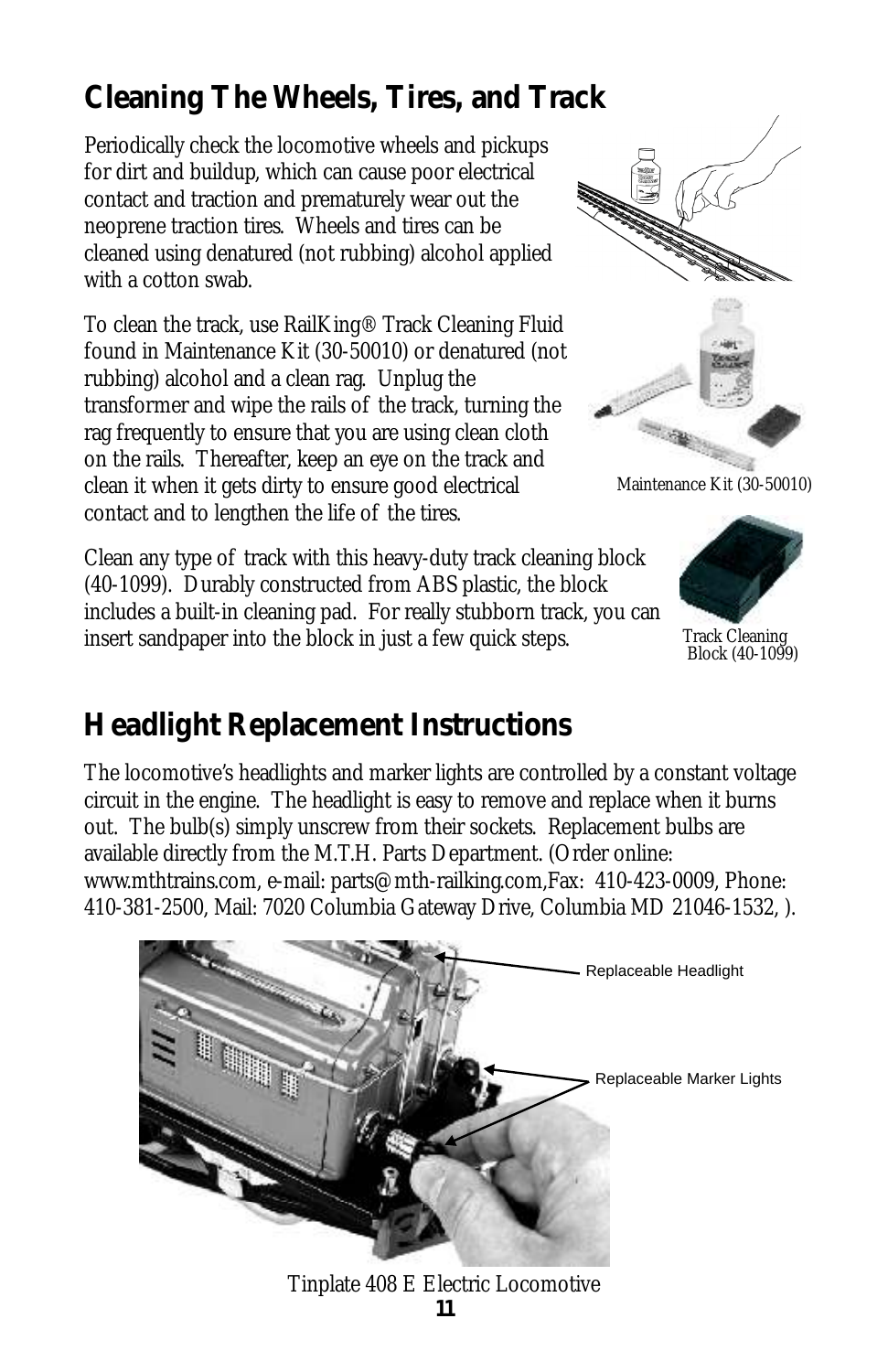## *Self Charging Battery Back-up*

*The special NiCad 2.4v self-charging battery recharges continuously during train operation and should last for up to five years. The battery is a dry battery that should not leak or cause any damage to your engine. Depending upon when your*  engine was built, it may need to be charged right out of the box. If engine sounds *seem distorted or garbled at low voltages or become silent when power from the transformer is turned off, test the battery to determine whether it should be recharged or replaced.* Battery Charger Port

*Test: Put the engine in neutral and leave the track voltage at 10-12 volts (high enough for the lights to shine brightly) for 15 minutes.*

*Recharge: If the sounds are improved at the end of the 15-minute test charge, the battery charge has run down and can be recharged. There are a number of ways you can do this:* 



*Figure 5. Battery Charger Port location.*

- •*Leave the engine in neutral with track voltage at 10-12 volts for 6-7 hours so the battery can fully recharge (if your engine has a smoke unit, be sure it is turned off).*
- •*Use M.T.H.'s battery recharger (Item No. 50-1019) (sold separately) that plugs into a wall outlet and a special port under the engine to recharge the battery overnight without leaving it on the track.*

*Replace: If the sounds are not improved at the end of the 15-minute test charge, it is time to replace the battery. Available through M.T.H. Parts: (Item No. 50-1024) AA NiCad Proto-Sound® Battery* 

Disconnect Battery And Slide Out Of Bracket



*Figure 6. Battery Location.*

*DO NOT substitute alkaline batteries for these NiCad batteries. Using alkaline batteries in this system can result in damamge to the PS 2.0 circuit board and/or the batteries.* 

*\*\*Do not use alkaline batteries for testing or checking purposes for the 3-Volt PS2 boards. Using alkaline batteries will damage the 3-Volt battery charging circuit.\*\**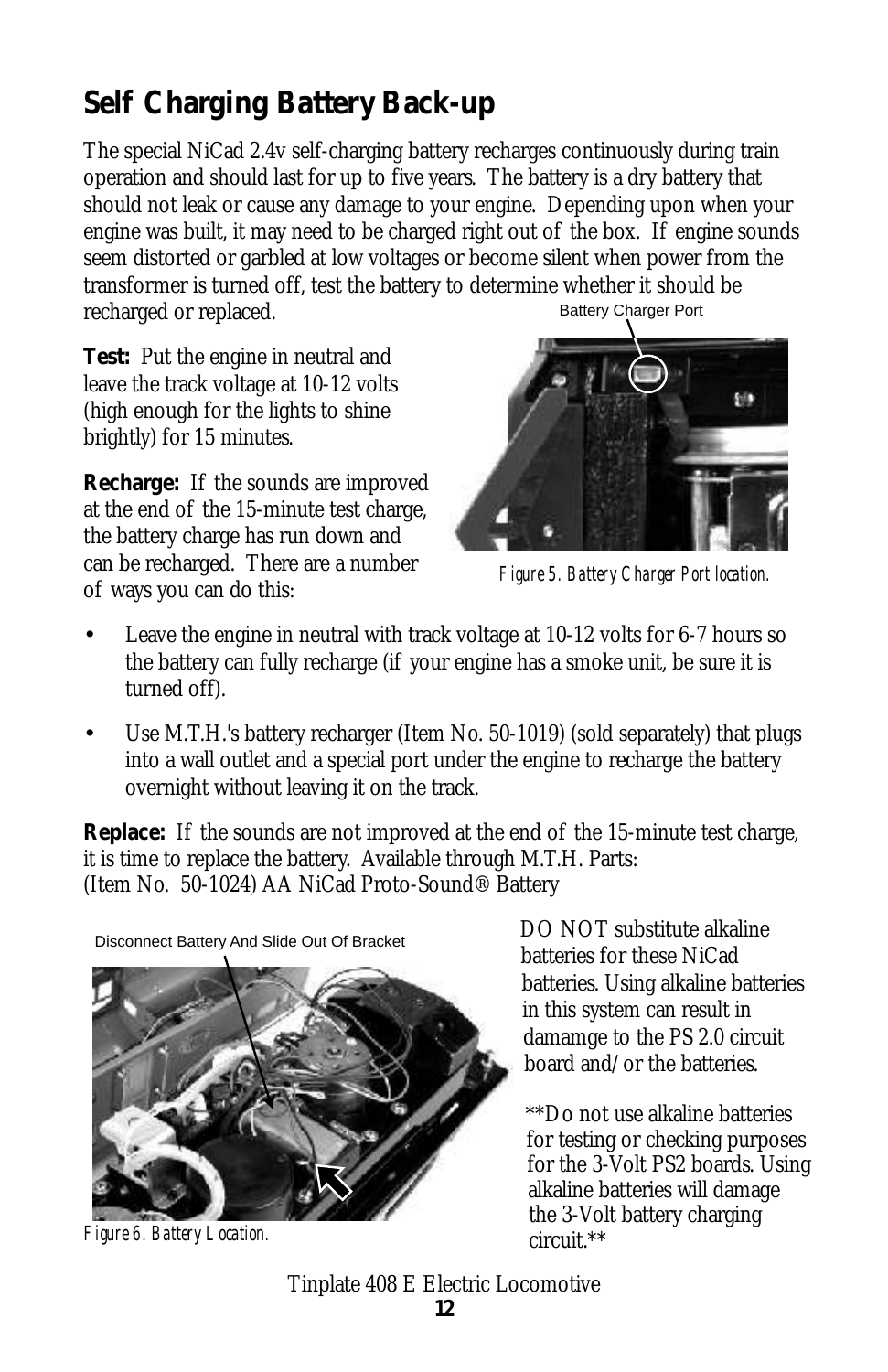## *Troubleshooting Proto-Sound® Problems*

*Although Proto-Sound 2.0 has been designed and engineered for ease of use, you may have some questions during initial operation. The following table should answer most questions. If your problem cannot be resolved with this table, contact M.T.H. for assistance ( www.mth-railking.com, e-mail: parts@mthrailking.com,Fax: 410-423-0009, Phone: 410-381-2500, Mail: 7020 Columbia Gateway Drive, Columbia MD 21046-1532, ).* 

| <b>Starting Up</b>                                                                                                                                            | Remedy                                                                                                                                                                                                                                                        |
|---------------------------------------------------------------------------------------------------------------------------------------------------------------|---------------------------------------------------------------------------------------------------------------------------------------------------------------------------------------------------------------------------------------------------------------|
| When I first turn the power on, the<br>engine will not begin to run. I<br>have to turn the throttle off and<br>then on again to get the engine to<br>operate. | This is normal behavior. To prevent<br>accidental high-speed start-ups, Proto-<br>Sound 2.0 is programmed to start up in<br>neutral anytime track power has been<br>turned off for several seconds. See the<br>"Basic Operation" section for more<br>details. |
| <b>Whistle/Horn</b>                                                                                                                                           | Remedy                                                                                                                                                                                                                                                        |
| When I press the whistle/horn<br>button, the bell comes on instead.                                                                                           | Reverse the transformer leads.                                                                                                                                                                                                                                |
| I can't get the horn to blow when I<br>press the whistle button.                                                                                              | You may be pressing the button<br>too quickly. Try pressing the<br>whistle/horn button more slowly,<br>taking approximately one full<br>second to fully depress the button.                                                                                   |
| <b>Bell</b>                                                                                                                                                   | Remedy                                                                                                                                                                                                                                                        |
| When I press the whistle button,<br>the bell sounds.                                                                                                          | Reverse the transformer leads.                                                                                                                                                                                                                                |
| I can't get the bell to ring when I<br>press the bell button.                                                                                                 | You may be pressing the button<br>too quickly. Try pressing the bell<br>button more slowly, taking<br>approximately one full second to<br>fully depress the button.                                                                                           |
| The bell won't work on a separate<br>bell button.                                                                                                             | Check the wiring of the separate<br>button.                                                                                                                                                                                                                   |
| Coupler                                                                                                                                                       | Remedy                                                                                                                                                                                                                                                        |
| When I try to fire the coupler, FYS<br>starts.                                                                                                                | You are waiting too long between<br>whistle button presses.                                                                                                                                                                                                   |
| The Proto-Coupler won't let the<br>engine uncouple on the fly.                                                                                                | Try lubricating the coupler knuckle<br>with a dry graphite lubricant. Do<br>NOT use oil.                                                                                                                                                                      |
| The coupler does not fire or stay<br>coupled.                                                                                                                 | The coupler needs to be cleaned.<br>Wipe with denatured alcohol (not<br>rubbing alcohol) and let dry.                                                                                                                                                         |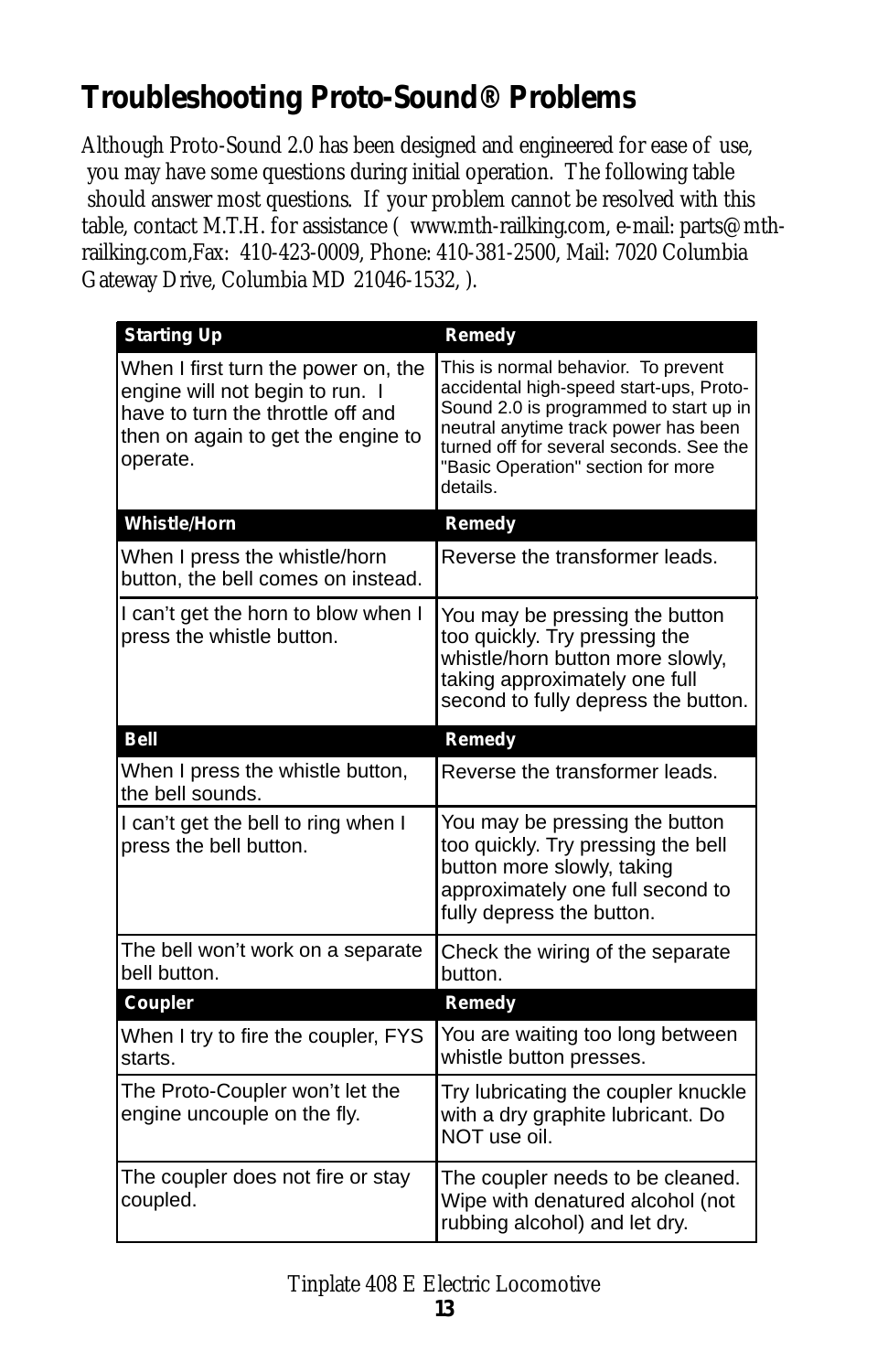| <b>Cab Chatter</b>                                                                                                     | Remedy                                                                                                                                                                                                                                                                                                |
|------------------------------------------------------------------------------------------------------------------------|-------------------------------------------------------------------------------------------------------------------------------------------------------------------------------------------------------------------------------------------------------------------------------------------------------|
| Sometimes the Cab Chatter<br>sounds don't play.                                                                        | Cab Chatter plays only in neutral<br>at random intervals.                                                                                                                                                                                                                                             |
| Lock-out                                                                                                               | Remedy                                                                                                                                                                                                                                                                                                |
| I can't get the engine to run after I<br>power up the transformer. It sits<br>still with the engine sounds<br>running. | The engine is locked into the<br>neutral position. Follow the<br>procedure in the "Lock into a<br>Direction" section.                                                                                                                                                                                 |
| The engine won't lock into<br>forward, neutral, or reverse.                                                            | Engine speed must be below 10<br>scale mph (approx. 10 volts or<br>less in conventional mode).                                                                                                                                                                                                        |
| Volume                                                                                                                 | Remedy                                                                                                                                                                                                                                                                                                |
| The sounds seem distorted,<br>especially when the whistle or bell<br>is activated.                                     | Proto-Sound 2.0 volume is set too<br>high. Turn the volume control knob<br>on the bottom of the chassis<br>counter-clockwise to reduce the<br>volume.                                                                                                                                                 |
| <b>Battery</b>                                                                                                         | Remedy                                                                                                                                                                                                                                                                                                |
| The engine will not leave the initial<br>neutral setting.                                                              | Check to be sure the battery is<br>installed and fully charged. See<br>the "Self-Charging Battery Back-<br>Up" section.                                                                                                                                                                               |
| I get no sounds when the engine<br>shifts between directions.                                                          | The battery may be dead or need<br>to be charged. See the "Self-<br>Charging Battery Back-Up"<br>section.                                                                                                                                                                                             |
| After I turn off my transformer, my<br>engine continues to make sounds<br>before quitting.                             | Proto-Sound 2.0 is designed to<br>continue to sound for a few<br>seconds after power to the track<br>has been shut off.                                                                                                                                                                               |
| <b>FYS/PSA</b>                                                                                                         | Remedy                                                                                                                                                                                                                                                                                                |
| The FYS/PSA sounds occasionally<br>repeat themselves.                                                                  | Proto-Sound 2.0 has a built-in<br>random number generator that<br>randomly selects each sound clip<br>to play. Because there are a<br>limited number of sound clips<br>available in each FYS/PSA<br>sequence, it is probable that some<br>of these sound clips will be<br>repeated from time to time. |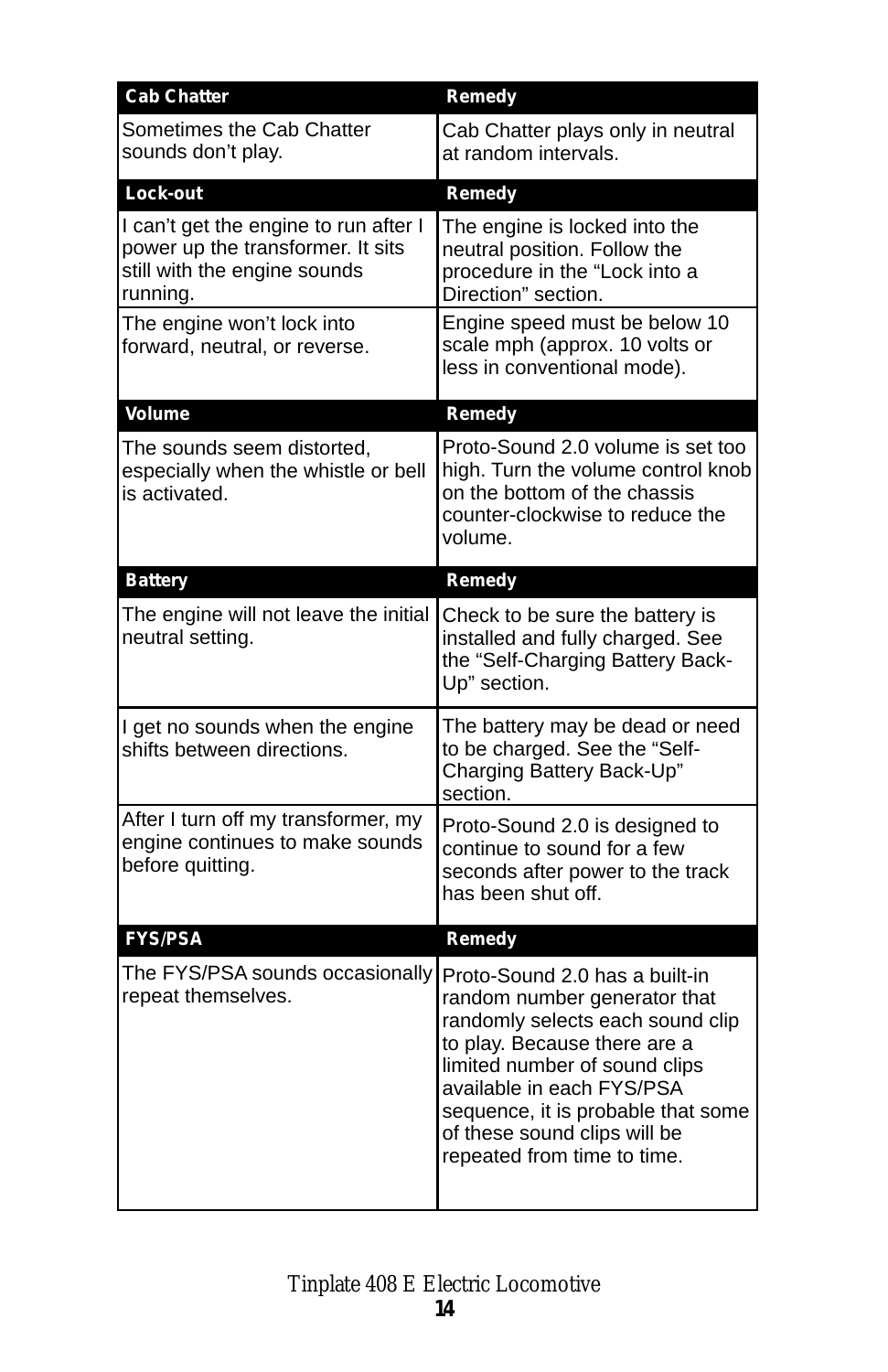| <b>FYS/PSA</b>                                                                                                                                                                          | Remedy                                                                                                                                                                                                                                                     |
|-----------------------------------------------------------------------------------------------------------------------------------------------------------------------------------------|------------------------------------------------------------------------------------------------------------------------------------------------------------------------------------------------------------------------------------------------------------|
| Once in FYS/PSA, the engine<br>doesn't go into reverse.                                                                                                                                 | So that FYS/PSA effects can be<br>as realistic as possible, Proto-<br>Sound 2.0 disables the reversing<br>unit whenever FYS/PSA is<br>enabled. This way the engine<br>remains still at its stop as the<br>operator cycles through the<br>FYS/PSAsequences. |
| When the FYS/PSA enters its last<br>sequence the bell automatically<br>comes on.                                                                                                        | FYS/PSA is programmed to start<br>ringing the bell at that point. After<br>approximately 12 seconds it will<br>automatically turn off.                                                                                                                     |
| When FYS/PSA is enabled,<br>pressing the whistle and bell<br>buttons has no effect.                                                                                                     | Because FYS/PSA must control<br>various effects in each sequence,<br>Proto-Sound 2.0 takes control of<br>these sound effects until you exit FYS.                                                                                                           |
| I push the direction button but the<br>next sound clip in the sequence<br>does not play or the engine does<br>not come out of FYS/PSA after<br>fourth press of the direction<br>button. | Each FYS/PSA clip must play for<br>approx. 30 seconds before<br>FYS/PSA will advance to the next<br>step in the FYS/PSA cycle. Wait<br>at least 30 seconds in each<br>FYS/PSA sound clip before<br>pressing the direction button.                          |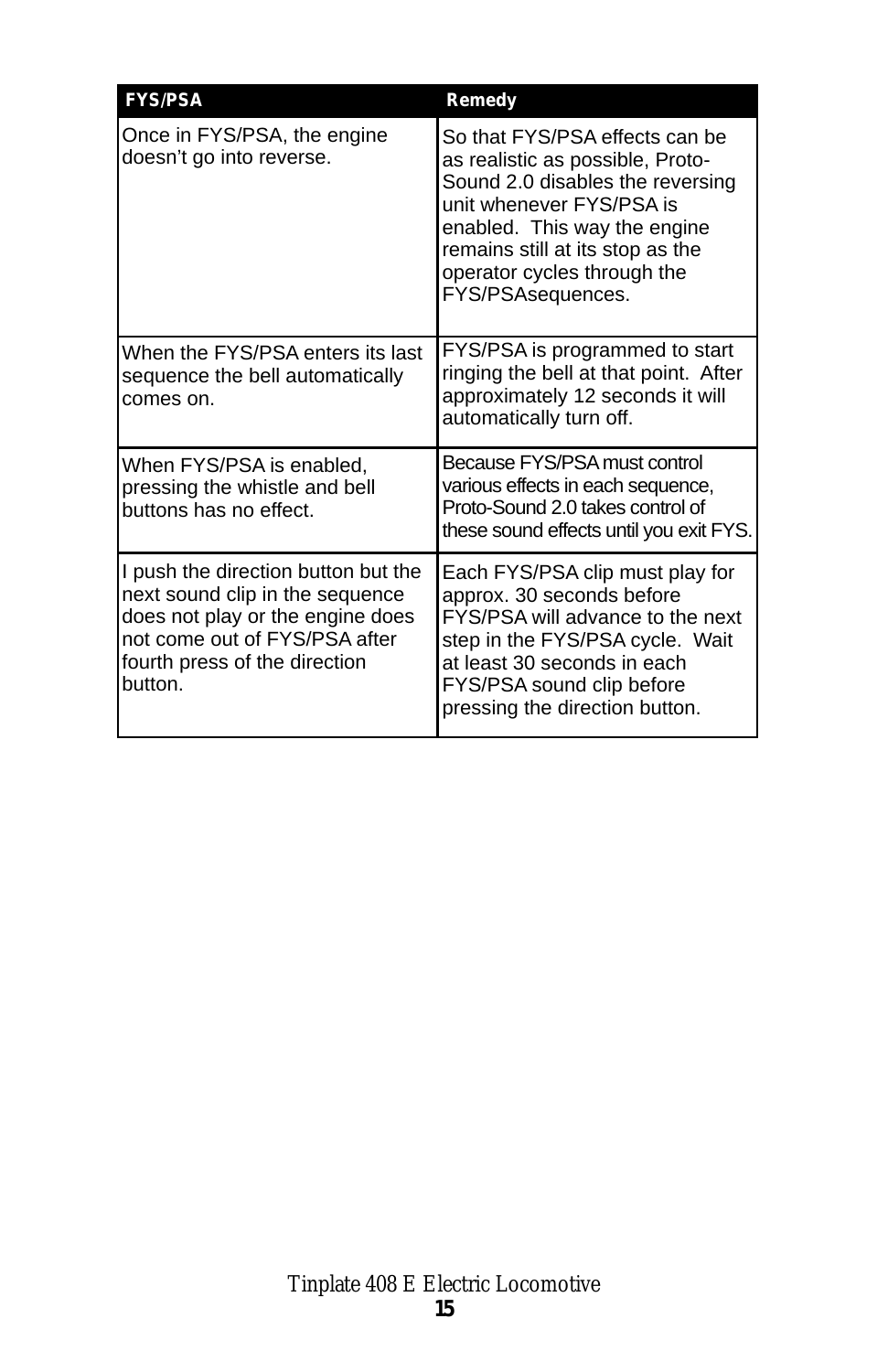## *Transformer Compatibility and Wiring Chart*

*Proto-Sound 2.0 is designed to work with most standard AC transformers. The chart below lists the many compatible transformers. Note that many of the operational commands described in these instructions require a bell button, so if your transformer does not have its own bell button, you should consider adding one to get the full benefit of the system. In addition, the chart details how the terminals on these transformers should be attached to your layout.* 

|                                                    |                                  | <b>RECOMMENDED AC TRANSFORMERS</b> |                     |                 |                                   |
|----------------------------------------------------|----------------------------------|------------------------------------|---------------------|-----------------|-----------------------------------|
| Transformer<br>Model                               | <b>Center Rail</b>               | <b>Outside Rail</b>                | Min/Max.<br>Voltage | Power<br>Rating | <b>Transformer</b><br><b>Type</b> |
| <b>MTH Z-500</b>                                   | <b>Red Terminal</b>              | <b>Black Terminal</b>              | $0-18v$             | 50-Watt         | <b>Electronic</b>                 |
| <b>MTH Z-750</b>                                   | <b>Red Terminal</b>              | <b>Black Terminal</b>              | $0-21v$             | 75-Watt         | <b>Electronic</b>                 |
| <b>MTH Z-1000</b>                                  | <b>Red Terminal</b>              | <b>Black Terminal</b>              | $0 - 21v$           | 100-Watt        | <b>Electronic</b>                 |
| MTH Z-4000                                         | <b>Red Terminal</b>              | <b>Black Terminal</b>              | $0 - 22v$           | 390-Watt        | <b>Electronic</b>                 |
| Lionel 1032                                        | U                                | A                                  | 5-16v               | 90-Watt         | Standard                          |
| Lionel 1032M                                       | U                                | A                                  | $5-16v$             | 90-Watt         | <b>Standard</b>                   |
| Lionel 1033                                        | U                                | A                                  | 5-16v               | 90-Watt         | Standard                          |
| Lionel 1043                                        | U                                | A                                  | $5-16v$             | 90-Watt         | <b>Standard</b>                   |
| Lionel 1043M                                       | U                                | A                                  | 5-16v               | 90-Watt         | Standard                          |
| Lionel 1044                                        | U                                | A                                  | $5-16v$             | 90-Watt         | <b>Standard</b>                   |
| Lionel 1053                                        | U                                | A                                  | $8 - 17v$           | 60-Watt         | Standard                          |
| Lionel 1063                                        | U                                | A                                  | $8-17v$             | 60-Watt         | <b>Standard</b>                   |
| <b>Lionel LW</b>                                   | A                                | U                                  | $8-18v$             | 75-Watt         | <b>Standard</b>                   |
| Powermaster                                        | U                                | A                                  | $8-18v$             | 135VA           | Electronic                        |
| All-Trol                                           | <b>Left Terminal</b>             | <b>Right Terminal</b>              | $0 - 24v$           | 300-Watt        | <b>Electronic</b>                 |
| <b>Dallee Hostler</b>                              | <b>Left Terminal</b>             | <b>Right Terminal</b>              |                     |                 | <b>Electronic</b>                 |
| <b>Lionel LW</b>                                   | A                                | U                                  | $8-18v$             | 75-Watt         | <b>Standard</b>                   |
| <b>Lionel KW</b>                                   | A or B                           | U                                  | $6-20v$             | 190-Watt        | <b>Standard</b>                   |
| <b>Lionel MW</b>                                   | <b>Outside Track</b><br>Terminal | <b>Inside Track</b><br>Terminal    | $5-16v$             | 50V.A.          | Electronic                        |
| <b>Lionel RS-1</b>                                 | <b>Red Terminal</b>              | <b>Black Terminal</b>              | $0-18v$             | 50V.A.          | <b>Electronic</b>                 |
| <b>Lionel RW</b>                                   | U                                | A                                  | $9 - 19v$           | 110-Watt        | <b>Standard</b>                   |
| <b>Lionel SW</b>                                   | U                                | А                                  | <b>Unknown</b>      | 130-Watt        | Standard                          |
| <b>Lionel TW</b>                                   | U                                | A                                  | $8-18v$             | 175-Watt        | <b>Standard</b>                   |
| <b>Lionel ZW</b>                                   | A,B,C or D                       | U                                  | $8-20v$             | 275-Watt        | Standard                          |
| <b>Lionel Post-War</b><br>Celebration<br>Series ZW | A,B,C or D                       | Common                             | $0 - 20v$           | 135/190 Watt    | <b>Electronic</b>                 |

**\* Conventional Mode Only**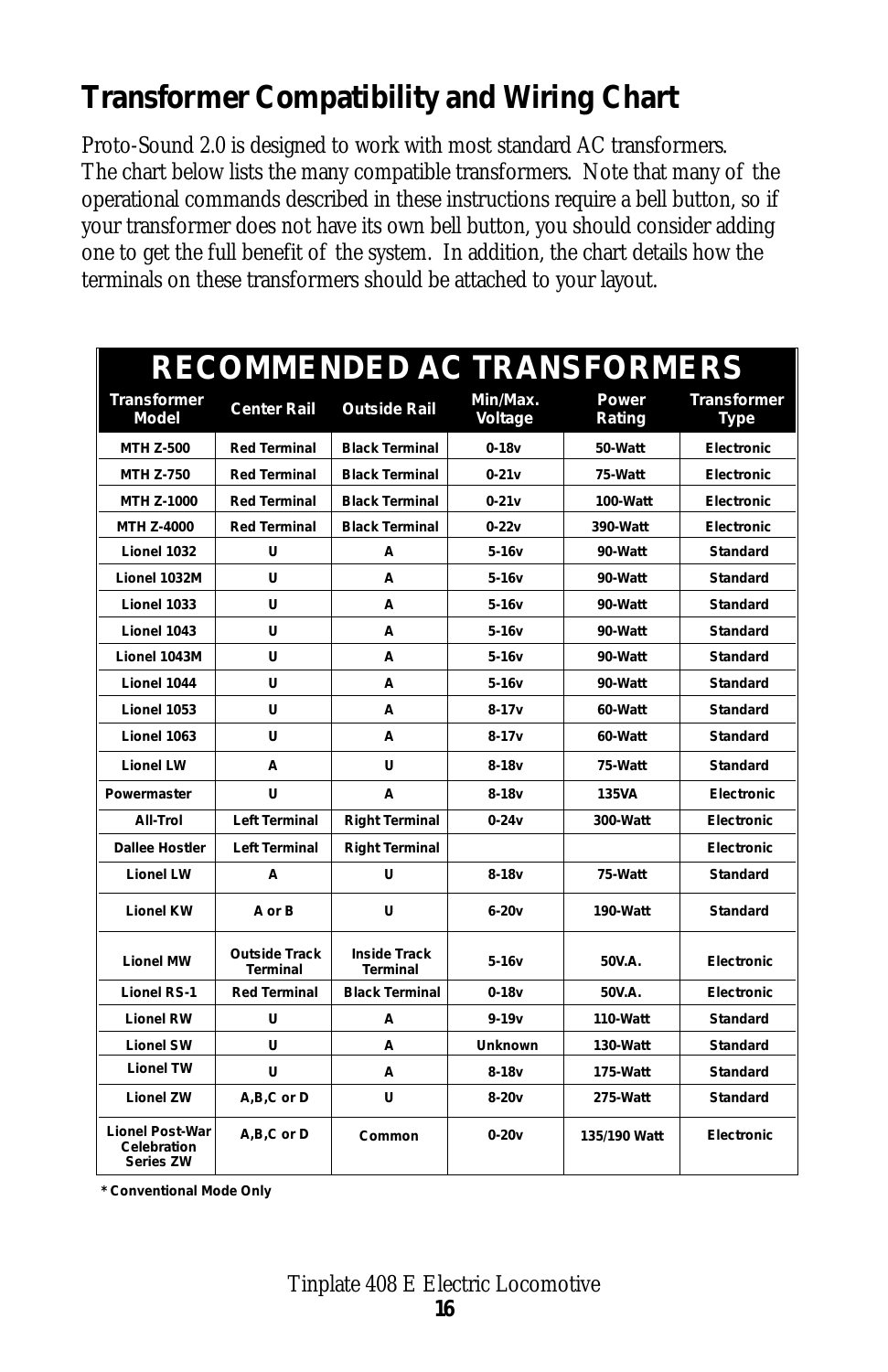#### *Additional Features Accessible With The DCS Remote Control System*

*(Additional equipment required)*

*While conventional mode operation of a Proto-Sound 2.0 engine yields wonderfully realistic sound and several train control features, command mode operation allows the user to access a world of command functions never before accessible to O Gauge railroaders. With the addition of the DCS Remote Control System (including a DCS remote handheld and Track Interface Unit) users gain many advanced features, including:*

> *•DCS Proto-Speed Control - Establishes desired locomotive speed in scale miles per hour increments via a thumbwheel control and allows operator to set maximum speed and acceleration/deceleration rates*

> *•ProtoSmoke® Variable Output Control - Controls how much smoke each engine outputs and matches smoke to locomotive speed*

*•Locomotive Lighting Control - Controls locomotive headlights, marker and interior lights, beacon lights, ditch lights, and MARS lights*

*•Emergency Stop-Single button push stops all Proto-Sound 2.0 trains but does not turn off the power*

*•One Touch Global Mute/UnMute-Single button mutes or unmutes all DCS-controlled locomotives' user-defined actions, including sound, lights, and smoke*

*•Proto-Dispatch Operation-Public Address-like feature allows users to speak through locomotive speaker during operation*

*•Proto-Cast-Allows users to play audio recordings through locomotive speaker during operation*

*•Proto-Doppler Sound Effects Set Up-Users can configure locomotive for Doppler Operation, including setting distance points for Doppler start, repeat, and stop modes*

*•Independent Volume Control of Engine Sounds, Bell, Horn & Whistle for each Locomotive*

*•Control up to 50 different DCS-Equipped Locomotives at one time with multiple TIUs*

*•Proto-Effects™ Set Up-User can select individual Proto-Effects™ operations to be active or inactive, including cab chatter, train wreck sounds, coupler sounds, Direction Control Set Up-User can set initial individual start-up direction (start in forward or reverse) for doubleheading operations*

*•Locomotive Consist Set-up-User can determine locomotive values for consist make-ups, allowing multiple locomotives belonging to a consist to operate together*